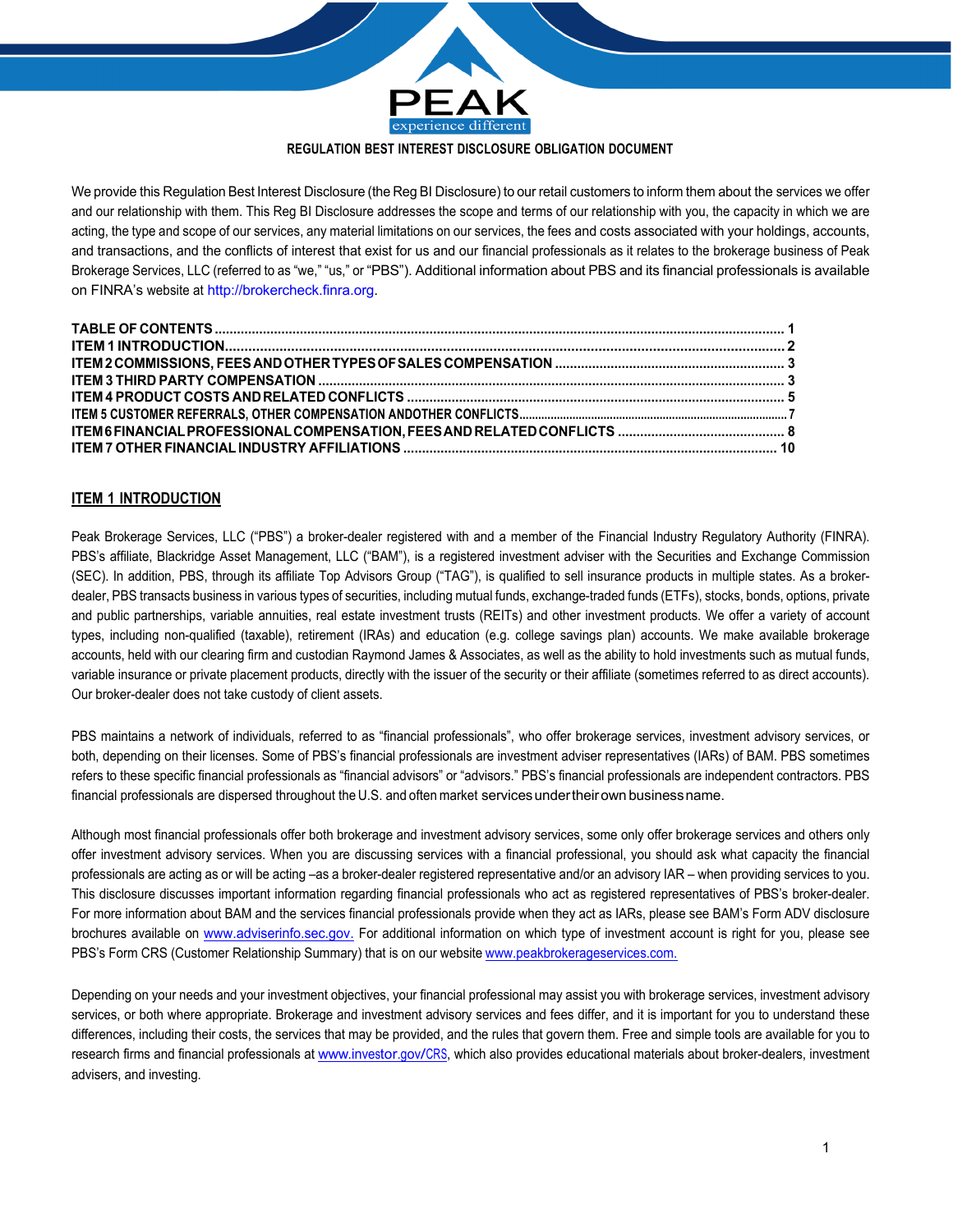

Our financial professionals do not make investment decisions for you or manage your brokerage account on a discretionary basis. Because our financial professionals do not have discretionary investment authority in this capacity, we cannot buy or sell investments in your brokerage account without first obtaining your consent. Our financial professionals may recommend investments to you, but you are responsible for making the decision whether to purchase or sell investments, and we will only purchase or sell investments when specifically directed by you. Our financial professionals are available to assist you and may periodically review your account(s) to offer subsequent recommendations however, our financial professionals do not monitor your account after a securities transaction is affected for you, including those investments they recommend for you.

Like all financial services providers, PBS and its financial professionals have conflicts of interest. PBS and its financial professionals are compensated directly by customers and indirectly from the investments made by customers. When customers pay the broker dealer, we typically get paid an upfront commission or sales load at the time of the transaction and in some cases a deferred sales charge. If we are paid an upfront commission, it means that we are paid more the more transactions a customer makes. When we are paid indirectly from the investments made by customers, we receive ongoing compensation, typically called a "trail" payment, for as long as a customer holds an investment. In addition, we receive compensation from the sponsors of some of the investment products that customers purchase through us. The amount we receive varies depending on the particular type of investment a customer makes. The compensation described in this disclosure represents the maximum gain or profit we receive on an investment before subtraction of our expenses.

When we act in our capacity as a broker-dealer, we are subject to the Securities Act of 1933, the Securities Exchange Act of 1934, as amended, the rules of self-regulatory organizations, such as the Financial Industry Regulatory Authority, Inc. (FINRA), and applicable state laws. Pursuant to the SEC's Regulation Best Interest, we must act in your best interest, and we owe you a duty of care and loyalty. This means we must avoid conflicts of interest or, at a minimum, disclose them to you.

Please also note that not all the conflicts described in this disclosure apply to a particular financial professional, his/her services or all the products we sell. The types and amounts of compensation we receive change overtime. You should ask your financial professional if you have any questions about compensation, costs, fees, or conflicts of interest.

## **Investment Adviser Capacity**

If we are acting as an investment adviser, we provide investment advice to you for a fee, including investment advice with respect to particular investments and other investment advisory programs. We typically place trades for our clients through our broker dealer affiliate, which in turn introduces accounts and transactions to its clearing firm and custodian, Raymond James & Associates. However, we sometimes designate Schwab, TD Ameritrade or other alternative clearing and custody companies. Your assets are held with those custodial firms, and not by us. Unlike a broker-dealer, we cannot execute securities transactions. However, with your authorization, we can direct the broker-dealer holding your account to place trades for your account.

When we act in our capacity as an investment adviser, we will do so pursuant to a written agreement with you that sets forth the investment advisory relationship and our obligations to you. When we provide you investment advice, we are acting in a fiduciary capacity under the Investment Advisers Act of 1940. We are subject to a fiduciary duty requiring that we act and provide investment advice in our clients' best interest. We also are required to provide full and fair disclosure of material facts associated with our services and investment advice. We must act to avoid conflicts of interest or disclose these conflicts to our clients. More information about our investment advisory services, fees and costs, and conflicts of interest is provided in our Form ADV, Part 2A brochure, which is available at adviserinfo.sec.gov. More information about the background and activities of your financial professional is provided in Form ADV Part 2B, which is available from your financial professional.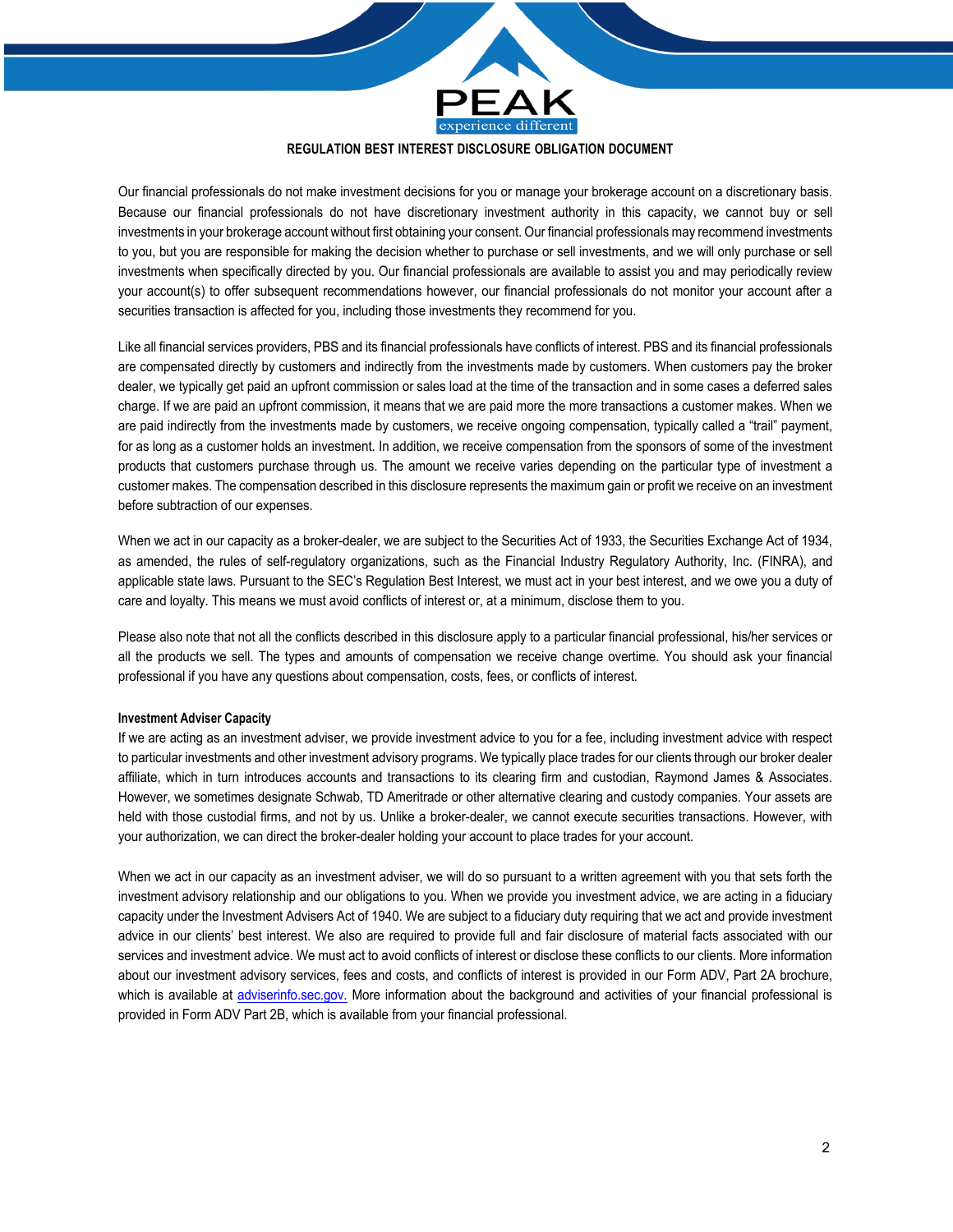

## **ITEM 2 COMMISSIONS, FEES AND OTHER TYPES OF SALES COMPENSATION**

### **Commissions and Sales Charges**

PBS receives upfront commissions when it executes transactions that result in the purchase or sale of a security. A commission, which also may be called a sales load, sales charge, or placement fee, is typically paid at the time of the sale and can reduce the amount available to invest or can be charged directly against an investment. Commissions are often based on the amount of assets invested. PBS receives the sales charge or commission and shares it with your financial professional. In some cases, a portion of the sales charge or commission is retained by the investment's sponsor. Commissions vary from product to product, which creates an incentive to sell a higher commission security rather than a lower commission security. The maximum and typical commissions for common investment products are listed below. For more information about other commissions that apply to a particular transaction, please refer to the applicable investment's prospectus or other offering document.

*Equities and Other Exchange Traded Securities*. The maximum commission charged by PBS in an agency capacity on an exchange-traded security transaction, such as an equity, option, ETF, exchange traded note (ETN) or closed-end fund (CEF), is 5% of the transaction amount. The commission amount may decrease as the size of the transaction amount increases. In addition, the financial professional can decide to discount the commission amount to a minimum of \$25 per transaction (plus \$0.015 per share).

- *Mutual Funds and 529s.* The maximum commission or sales charge permitted under applicable rules is 8.5%, although the maximum is typically 5.75%.
- *Annuities.* The maximum upfront commission paid for new sales of annuities is typically 6%, but varies depending on the time purchased, and type of annuity, such as fixed, fixed index, traditional and investment-only variable annuities.
- *Alternative Investments.* For alternative investment products, such as hedge funds, private equity funds, nontraded), real estate private placements, or real estate investment trusts (REITs),the upfront sales load is as high as 7%.
- *Unit Investment Trusts (UITs*). The maximum upfront sales charge paid typically ranges from 1.85% to 3.95% and can depend on the length of the term of the UIT.

#### **Markups – Principal or Dealer Transactions**

PBS does not transact any security transactions in a principal capacity. For example, PBS does not hold securities in "inventory" to sell to you directly. Rather, PBS acts as your agent to buy or sell the security from a third party. These transactions are also known as "dealer transactions." Therefore, there are no markups or markdowns made by PBS on dealer transactions.

#### **ITEM 3 THIRD PARTY COMPENSATION**

PBS and financial professionals receive compensation from investment product sponsors and other third parties in connection with investments that PBS customers make in securities such as mutual funds, annuities, and alternative investments. Some types of third-party compensation are received by PBS and shared with financial professionals, and other types are retained only by PBS. For more information about the third-party compensation PBS receives, the investment product sponsors and other third parties that pay PBS the compensation, and related conflicts of interest, please see the specific investment disclosures.

#### **Third Party Compensation Shared by PBS and Financial Professionals - Trail Compensation**

PBS and its financial professionals receive ongoing compensation from certain investment products such as mutual funds, annuities, and alternative investments. This compensation (commonly known as trails or Rule 12b-1 fees) is typically paid from the assets of the investment product under a distribution or servicing arrangement with the investment sponsor and is calculated as an annual percentage of assets invested by PBS customers. The more assets you invest in the product, the more we will be paid in these fees. Therefore, we have an incentive to encourage you to increase the size of your investment. The number of trails received varies from product to product. This creates an incentive to recommend a product that pays a higher trail rather than a lower trail. We also have an incentive to recommend a product that pays trails (regardless of amount) rather than products that do not pay trails. For more information about trail compensation received with respect to a particular investment, please refer to the prospectus or offering document for the investment.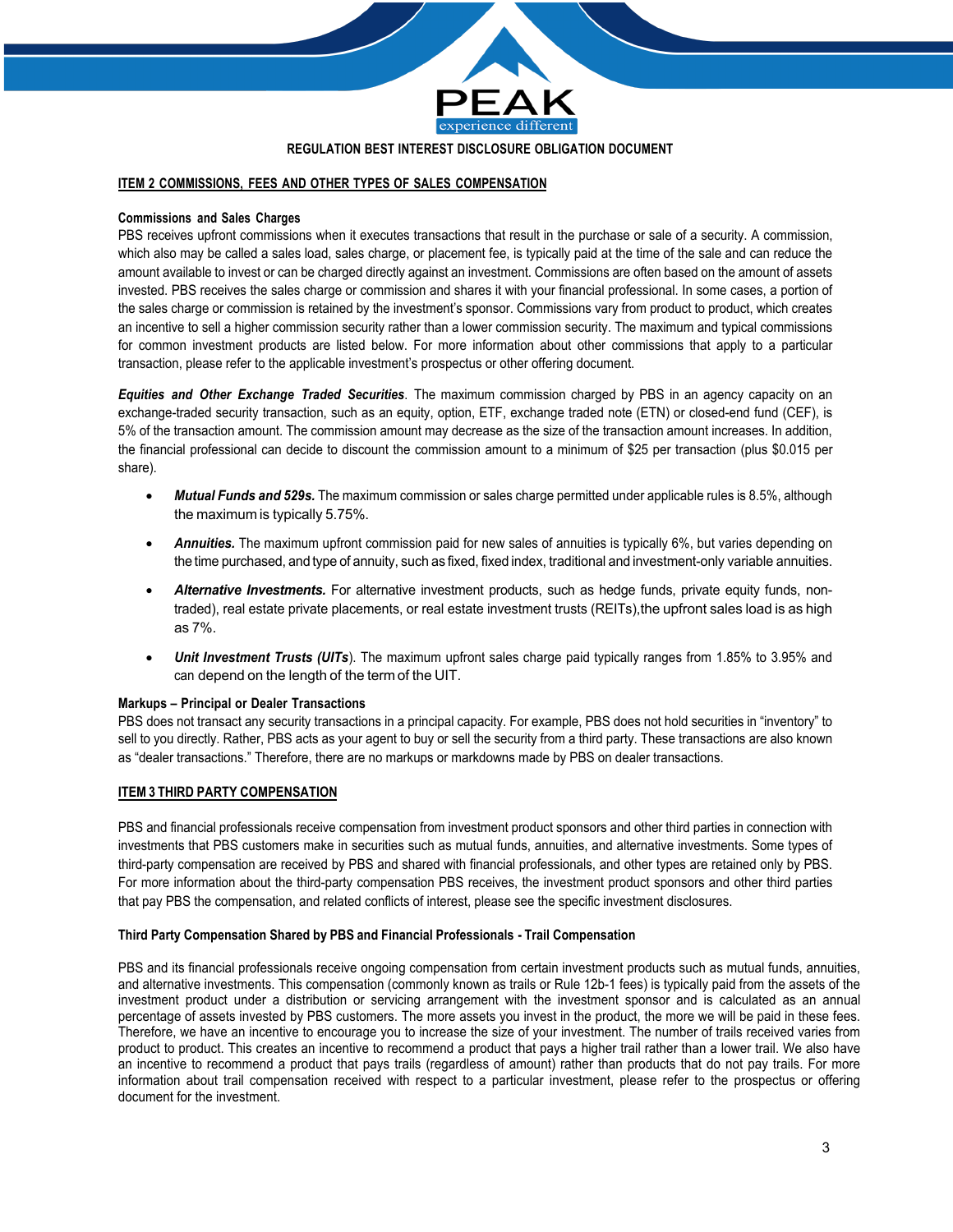

- *Mutual Funds and 529s*. The ongoing payment depends on the class of shares but is typically between 0.25% and 1% of assets annually.
- *Annuities.* PBS receives a trail payment from an annuity issuer for the promotion, sale and servicing of a policy. The amount and timing of trail payments vary depending on the agreement between PBS and the issuer, and the type of policy purchased. The maximum trail payment for annuities is typically 1.5% and varies depending on the type of annuity.
- *Alternative Investments*. For alternative investment products, such as private funds, trail payments may be as high as 3% on an annual basis.

## **Concessions and Mutual Fund Finder's Fee**

In certain cases, PBS and financial professionals receive compensation from a mutual fund sponsor in connection with transactions for which sales charges are waived or under other circumstances and as described in a fund's offering documents. This compensation is generally referred to as a finder's fee or concession and typically ranges between 0.25% and 1% of the transaction amount. PBS also receives concessions from investment sponsors for other types of investments. These concessions vary from product to product and are generally shared between PBS and the financial professional.

## **Life Insurance**

PBS, or its affiliate TAG, may receive compensation from issuers of life insurance (universal, variable universal, whole life, and term) and other insurance contracts that are available to customers. The compensation includes commissions and trails and may include payments for administrative services that PBS provides and/or payments made in connection with PBS's marketing and sales-force education and training efforts. PBS and/or TAG receive commissions in the range of 4% to 140% of first-year commissionable premiums. PBS may also receive a trail payment in the range of 1% to 25% of subsequent premiums, if any. The amount of commission varies depending on the issuer, coverage, and the premium amount. Financial professionals typically are paid directly from the insurance carriers with PBS or TAG receiving a percentage of the commissions and trailing commissions the insurance company pays to PBS, TAG or select 3rd party marketing partners. PBS and its financial professionals also receive additional compensation from certain insurance companies when PBS's sales of the companies' products exceed premium thresholds specified in selling agreements with PBS or TAG.

#### **Non-Cash Compensation**

PBS, its parent company, PBS REPS, LLC and financial professionals receive non-cash compensation from investment sponsors that is often not in connection with any particular customer or investment. Compensation includes such items as gifts valued at less than \$100 annually, an occasional dinner or ticket to a sporting event, or reimbursement in connection with educational meetings, due diligence trips related to a particular investment, customer workshops or events, or marketing or advertising initiatives, including services for identifying prospective customers. Investment sponsors also pay, or reimburse PBS and/or its financial professionals, for the costs associated with education or training events that may be attended by PBS employees and financial professionals and for PBS sponsored conferences and events.

#### **Non-Sweep Money Market Mutual Funds**

As an introducing Broker/Dealer under FINRA PBS does not custody customer funds. Our clearing firm, Raymond James & Associates does offer a variety of Money Market options that they may make additional income on your assets in these types of investment vehicles.

#### **Revenue Sharing Payments**

PBS and/or its parent company receives revenue sharing payments from investment sponsors who participate in PBS's sponsorship programs and/or sponsor PBS conferences. Investment sponsors make these payments to incentivize PBS to promote their products, and the sponsors receive preferential treatment as a result of the payment. Those preferences include supporting PBS's product marketing, education, and training efforts for financial professionals so that investment sponsors can communicate with financial professionals and employees and promote their products. The arrangements also allow the investment sponsor's products in certain cases to benefit from lower ticket charges that are typically paid by a financialprofessional and/or customer. These payments are typically calculated as a fixed fee, as an annual percentage of the amount of assets invested, as a percentage of annual new sales, or as a combination.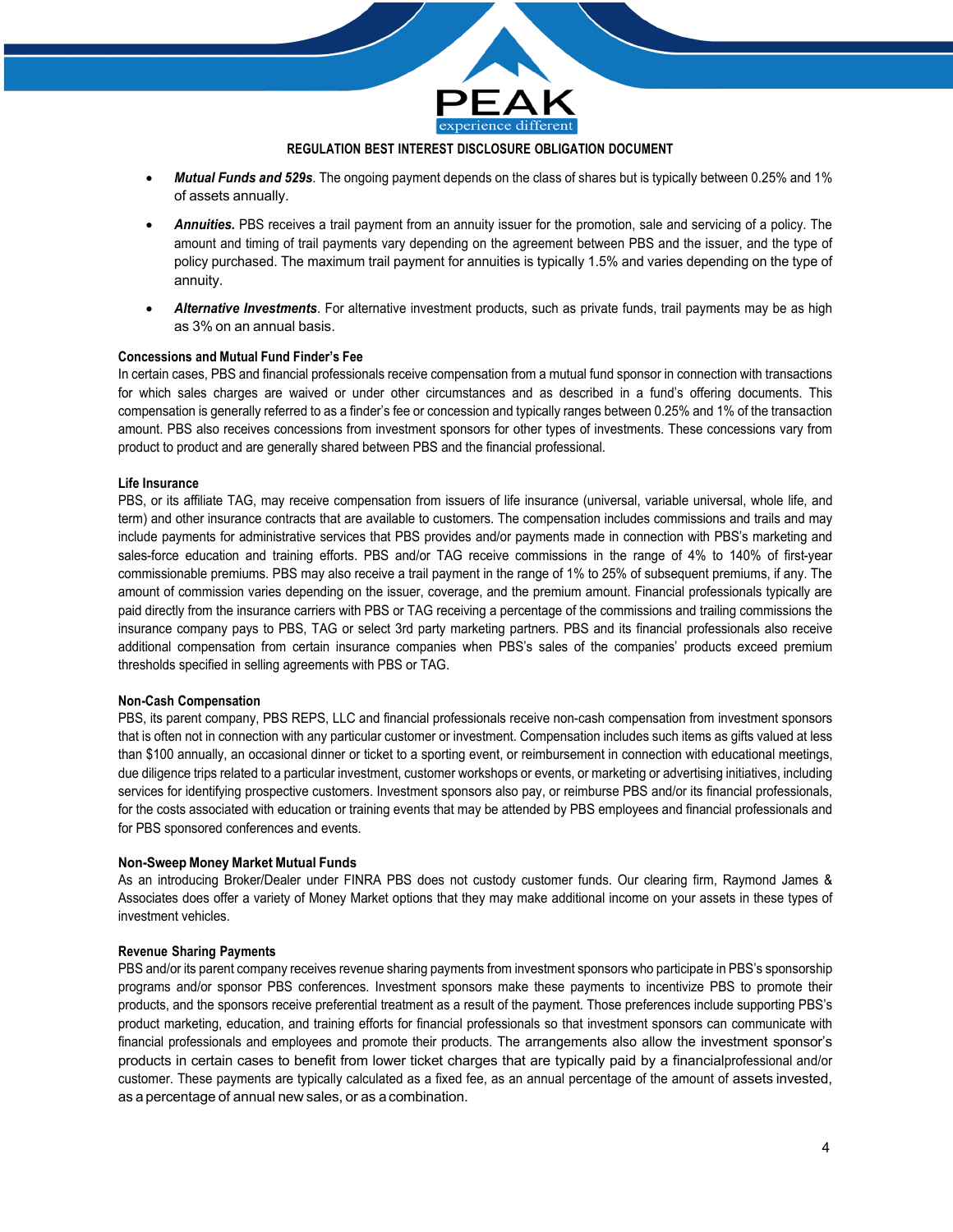

- *Mutual Funds.* PBS may receive compensation of up to 0.25% on an annual basis of customer assets invested with certain mutual fund families. PBS also receives flat annual payments at the discretion of certain fund sponsors as support for PBS's product marketing and the education and training efforts for financial professionals in connection with the sale of their products.
- *Variable Annuities*. PBS may receive compensation that is based on customer assets (up to 0.15% annually), based on sales of such products (up to 0.35% annually) or based on a formula that is a combination of a fixed fee, customer assets and/or product sales.
- *Fixed Annuities*. PBS may receive payments of up to 0.50% annually on sales or up to 0.25% annually on customer assets.
- *Alternative Investments*. For certain alternative investments, PBS receives a marketing allowance fee directly from the investment sponsor, and not as a portion of the upfront commission or trail. These fees can be paid on anannual basis of up to 1.00% of customer assets invested and up to 1.50% of sales in alternative investments, such asREITs, DST's, and private equity.

Investment sponsors pay PBS different amounts of revenue sharing and receive different levels of benefits for such payments. Because these fees can vary by fund and share class of a fund, PBS has an incentive to recommend a fund or share class that pays more in revenue sharing than a fund or share class that pays a lower amount. PBS generally does not share these revenue sharing payments with financial professionals.

## **Reimbursement for Shareholder Materials**

PBS does not deliver deliver mutual fund shareholder reports and proxies to you. These materials will come directly from the fund sponsor or our clearing firm Raymond James & Associates.

## **ITEM 4 PRODUCT COSTS AND RELATED CONFLICTS**

Financial professionals provide recommendations with respect to a broad range of investment products, including stocks, bonds, ETFs, mutual funds, annuities and alternative investments. Each type of investment product carries unique risks, and many investment products charge fees and costs that are separate from and in addition to the commissions and fees that PBS and financial professionals receive. You can learn more about these risks and the fees and costs charged by an investment product by reviewing the investment product's prospectus, offering memorandum, or other disclosure documents.

Any investment or investment strategy involves the risk of loss, which you should be prepared to bear. Examples of risks you could face are:

- **Interest Rate Risk:** Fluctuations in interest rates generally cause investment values to fluctuate. For example, market values of bonds typically decline when interest rates rise, because the rising rate makes the existing bond yields less attractive.
- **Market Risk:** External factors independent of a security's particular underlying circumstances may impact its value. The value of a security, bond or mutual fund may drop in reaction to tangible and intangible events and conditions, such as a political or social event or an economic condition.
- **Inflation Risk:** Inflation means a dollar today buys more than a dollar next year. When inflation is present, your purchasing power typically decreases at the rate of inflation.
- **Currency Risk:** Overseas investments are subject to fluctuations in the value of the dollar against the currency of theinvestment's originating country.
- **Reinvestment Risk:** The risk that future proceeds from investments may be reinvested at a potentially lower rate of return is reinvestment risk.
- **Business risk:** Risks associated with a particular industry, or a specific company may impact the value of investments. For example, oil-drilling companies typically have more business risk since they depend on finding oil and then refining it efficiently before they generate a profit.
- **Liquidity risk:** Liquidity means the ability to readily convert an investment into cash. Assets with many purchasers aregenerally more liquid. For example, Treasury Bills are highly liquid, while real estate properties are less so.
- **Financial risk:** A company with excessive borrowing or that takes significant business risks to generate profit is typically at a greater risk of financial difficulty or failure.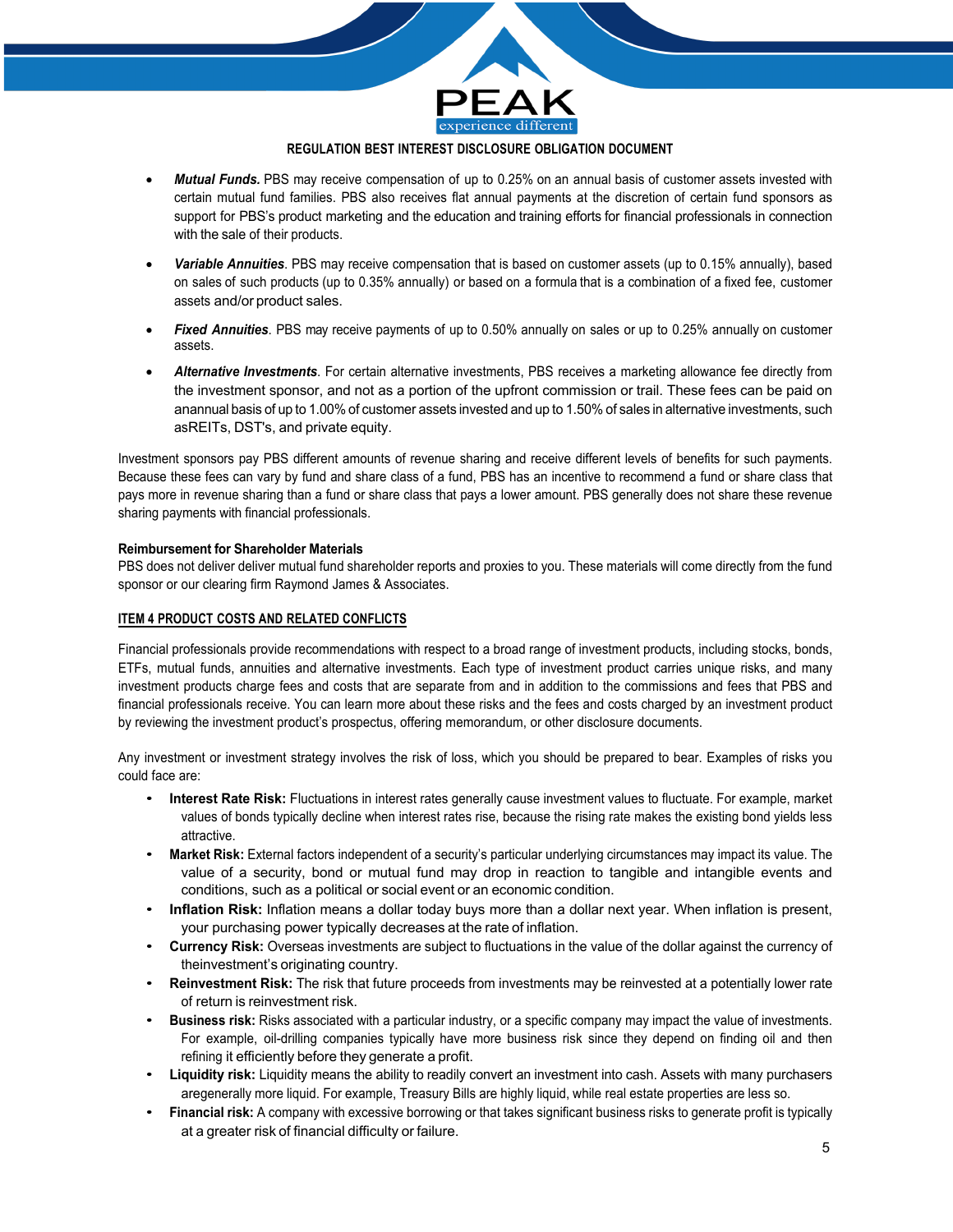

Given the wide range of our brokerage services, we do not have many material limitations on the type and scope of our services. For instance, we do not limit our investment offerings to specific asset classes, or investments with third-party arrangements such as revenue sharing payments or mutual fund shareholder servicing fees. In addition, we do not limit our investment offerings to a select group of issuers, nor do we offer any investments issued or sponsored by us or our affiliates.

We do not have any minimum account requirements, although some of the investments you can purchase through us have minimum investment requirements. Material limitations for advisory arrangements are provided in the applicable ADV 2A brochure.

**Investment Limitations:** While we offer a wide range of investments there are certain types of investments we do not offer. For instance, we do not offer all mutual funds from every mutual fund company, or every type of ETF. We also do not offer every share class of a mutual fund that may be available by prospectus. Similarly, we do not offer every type of insurance product or college savings plan. This means that our financial professionals are limited to recommending only those investments that we make available. This is a material limitation on the securities or investment strategies that our financial professionals may recommend to you.

**Discounted Commissions:** The wide range of brokerage services we and our financial professionals offer you as a full-service brokerage firm is reflected in our commission and fee structure. We are not a discount brokerage firm and do no offer similarly discounted brokerage commissions. This is a material limitation on our services.

Set out below is the typical range of expenses of the various investment products we sell. In most cases, these expenses are in addition to the commissions and fees that PBS receives for its brokerage services.

- *ETFs*. The expense ratios range from 0.05% to 1.0%, with an average expense ratio of around 0.44%.
- *Mutual Funds*. Expense ratios can vary based on the type of mutual fund purchased. The average expense ratio foractively managed funds is 0.5% to 1.0%, for passive index mutual funds the average is 0.2%.
- *Annuities.* The typical range of annual expenses associated with annuities is 0.60% to 5.00% dependent upon thecombination of options selected by the investor including type of annuity (variable annuities have a mortality and expense fee whereas fixed index annuities do not), optional riders elected (living and/or death benefits) and investmentoptions where applicable (subaccounts or models for variable annuities).
- *Alternative Investments*. The typical range of annual expenses, excluding any commissions or dealer manager fees, is 0.80% to 6.00% which may include management fees, acquisition fees, disposition fees, performance participation fees, organization and offering fees, acquired fund fees and expenses, or interest payments on borrowed funds.
- *UITs*. Typical annual operating expenses for UITs range from 0.20% to 4.00%. Equity UITs usually comprise the low endof the range while UITs whose trust consist of a basket of CEFs typically comprise the high end of the range.

# **Share Class and Fund Selection**

PBS offers various share classes of mutual funds and 529s via direct application with the fund sponsor or within a brokerage account established through Raymond James & Associates. As an example, certain mutual fund share classes, often referred to as Class A shares, charge an upfront sales charge and an ongoing trail. For other mutual fund share classes, often titled Class C shares, there is no upfront sale charge paid, however, there is an ongoing trail payment and a contingent deferred sales charge to the investor if there is a redemption within a certain period of time after purchase. Depending on the length of the holding period for the mutual fund or 529, and other factors, one share class may be less expensive to the investor than another, and PBS and the financial professional may earn more or less in compensation for one share class than another. Because of their characteristics and sales load structure, mutual funds generally are longer term investments. Frequent purchases and sales of mutual funds can result in significant sales charges unless the transactions are limited to exchanges among mutual funds offered by a sponsor that permits exchanges without additional sales charges. PBS maintains policies and procedures that are designed to detect and prevent excessive mutual fund switching, but you should monitor your account and discuss with your financial professional any frequent mutual fund purchases and sales.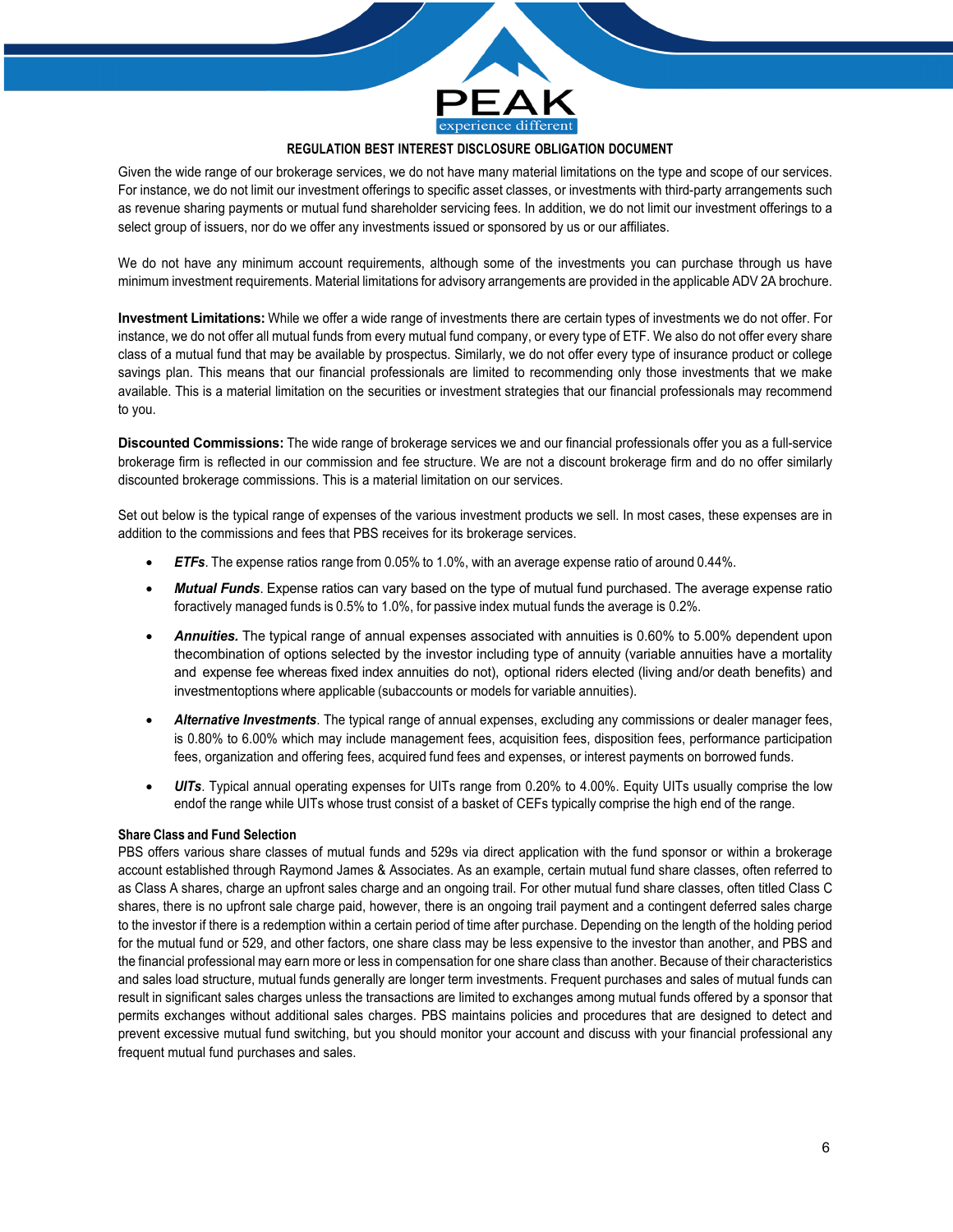

Some share classes or funds available do not charge or pay to us an upfront sales charge and pay us ongoing trails of 0.25% or less annually ("no- load funds"). PBS makes no-load funds available only to certain customers or through certain of our programs. We may be compensated in other ways by sponsors of no-load funds, such as through revenue sharing payments. Because of the limited compensation from no-load funds, we have an incentive to limit the availability of no-load funds we offer and to recommend you invest in funds that impose sales charges and trails.

PBS also offers various mutual funds and ETFs, some of which have similar or identical investment strategies but differing fee structures. For example, a mutual fund that is designed to track an index of securities, such as the S&P 500 Index, may have higher or different types of fees than an ETF that is designed to track the same index. Whether a fund or ETF is more expensive than another fund or ETF with a similar or identical investment strategy may depend on factors such as length of holding, size of the initial investment and other factors. PBS and a financial professional may earn more compensation for one fund or ETF than another, giving PBS and the financial professional an incentive to recommend the product that pays more compensation to us.

#### **ITEM 5 CUSTOMER REFERRALS, OTHER COMPENSATION AND OTHER CONFLICTS**

#### **Payment for Referrals**

PBS does not offer programs where PBS pays professionals, such as attorneys or accountants, for referrals. A professionals become registered as representatives of PBS and share in brokerage commissions and advisory fees in connection with the referral. PBS and financial professionals may enter lead generation, marketing and/or referral arrangements with third parties and other financial intermediaries, including for the purpose of introducing new customers. The fees paid for these services can be structured in various ways, including an ongoing flat fee.

#### **Margin**

PBS does not offer its customers the ability to purchase securities on credit, also known as margin purchases. Any margin agreements will be initiated between the customer and one or more custodians. When a customer purchases securities on margin, the custodian extends a line of credit to the customer and charges interest on the margin balance. PBS has a financial incentive to encourage margin borrowing because PBS earns compensation in the form of interest, transaction charges and other fees on investments made with borrowed amounts. That financial incentive creates a conflict of interest insofar as PBS and financial professionals' benefit from your decision to borrow and incur the various fees and interest described above. If contemplating use of margin, please consult the Custodial Margin Agreement and related disclosures for additional details.

#### **Rollovers**

If a customer decides to roll assets out of a retirement plan, such as a 401(k) plan, and into an individual retirement account (IRA), we have a financial incentive to recommend that a customer invests those assets through PBS, because we will be paid on those assets, for example, through commissions, fees and/or third-party payments. A customer should be aware that such fees and commissions likely will be higher than those the customer pays through the plan, and there can be custodial and other maintenance fees. As securities held in a retirement plan are generally not transferred to an IRA, commissions and sales charges may be charged when liquidating such securities prior to the transfer, in addition to commissions and sales charges previously paid on transactions in the plan.

#### **Account Maintenance Fees**

PBS does not charge you an annual account maintenance fee. Retirement accounts custodied at Raymond James & Associates, our clearing broker- dealer, or other custodians will assess an annual fee and/or inactive accounts in their custody.

#### **Account Transfer Fees**

PBS does not charge account transfer fees as we do not custody customer assets. Accounts custodied at Raymond James & Associates, our clearing broker- dealer, or other custodians may assess an account transfer fee including fees associated with the Automated Customer Account Transfer System, commonly referred to as the ACAT fee. These fees are assessed when you initiate the transfer of your account to another broker-dealer.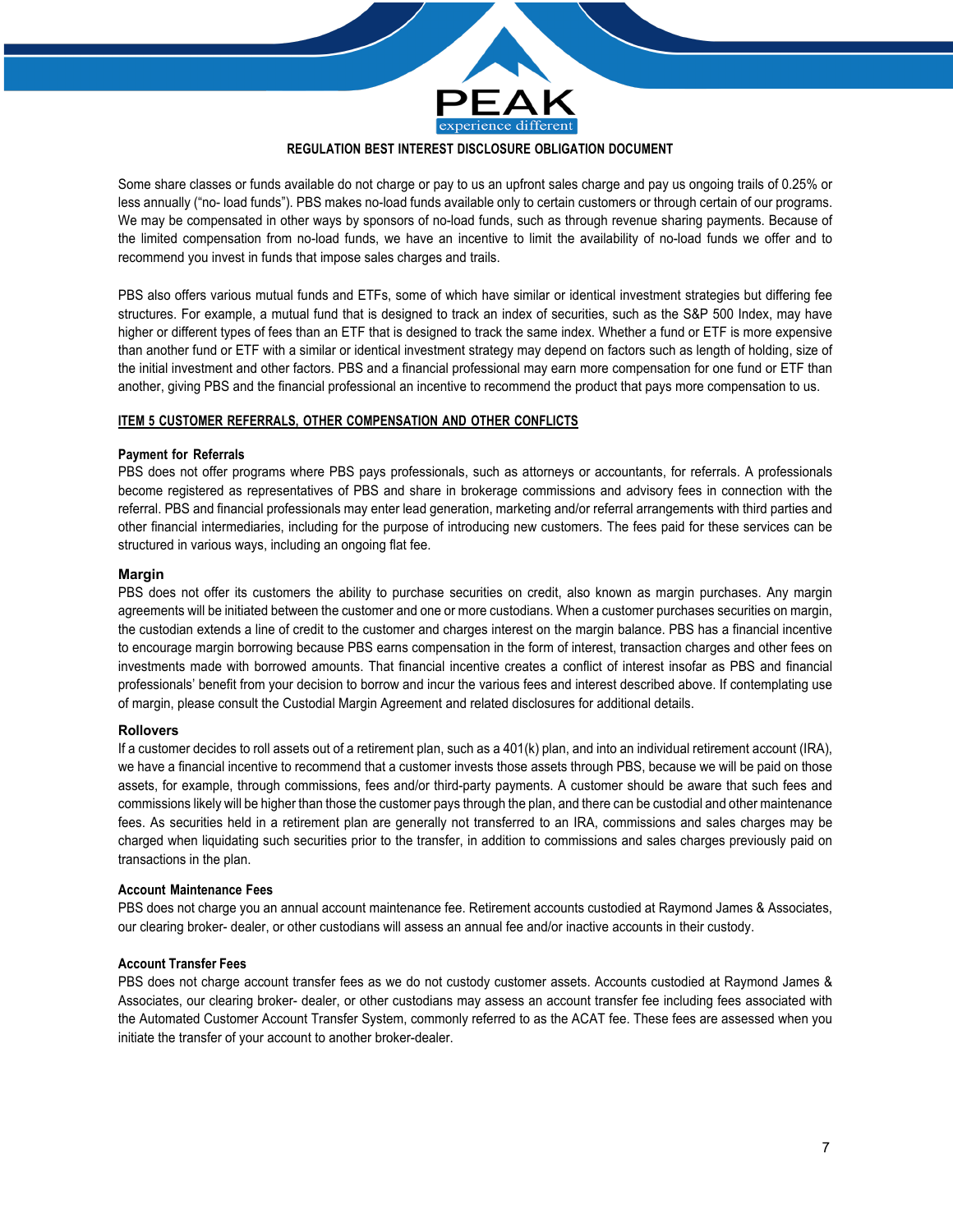

## **Wire Transfer Fees**

PBS does not charge wire transfer fees as we do not custody customer assets. Accounts custodied at Raymond James & Associates, our clearing broker- dealer, or other custodians may assess a wire transfer fee including fees associated wiring cash from your account to another account held at other firm(s) or custodian(s). The wire transfer fee will vary by account type and may be more for certain international wire transfers.

# **Limitations on Investment Recommendations**

PBS and financial professionals offer and recommend investment products only from investment sponsors with which PBS or its custodian has entered into selling and distribution agreements. Other firms may offer products and services not available through PBS, or the same or similar investment products and services at lower cost. In addition, PBS may only offer certain products in a brokerage account, even though there is a version of the product that may be offered at a lower cost through an advisory account, and vice versa.

The scope of products and services offered by certain financial professionals may also be more limited than what is available through other financial professionals. A financial professional's ability to offer individual products and services depends on his/her licensing, training or branch office policy restrictions. For example, a financial professional maintaining a Series 6, Series 63 and Life Insurance Agent license is limited to providing investment company securities, such as mutual funds and UITs and variable annuity contracts. A financial professional maintaining a Series 7, Series 63 and Life Insurance Agent license is able to provide solutions including all securities available for sale by a Series 6 representative as well as individual stocks, bonds, and alternative investments, among others. As another example, a financial professional may only be licensed to provide brokerage services, not advisory services, or vice versa. To provide investment advisory services, a financial professional is often required to be registered as an IAR with the state in which he/she has a place of business.

You should ask your financial professional about the securities or services he/she is licensed or qualified to sell, and his/her ability to service investments that you transfer to PBS from another firm. You should also review the licenses held by your financial professional by visiting the FINRA BrokerCheck system at http://brokercheck.finra.org.

#### **ITEM 6 FINANCIAL PROFESSIONAL COMPENSATION, FEES AND RELATED CONFLICTS**

PBS generally compensates financial professionals pursuant to an independent contractor agreement, and not as employees. Described below are the compensation and other benefits that independent contractor financial professionals receive from PBS.

#### **Cash Compensation**

PBS typically pays a financial professional a percentage of the revenue he/she generates from sales of products and services. The percentage received can vary (typically between 80% to 100%) depending on his or her agreements with PBS and the investment product or service recommended and can be more or less than what he/she would receive at another brokerage firm. PBS has an obligation to supervise financial professionals and may decide to terminate a financial professional's association with PBS based on performance, a disciplinary event or other factors. The amount of revenue a financial professional generates creates a conflict of interest when considering whether to terminate a financial professional.

#### **Other Benefits**

Financial professionals are eligible to receive other benefits based on the revenue he/she generates from sales of products and services. These benefits present a conflict of interest because the financial professional has an incentive to remain a registered representative of PBS in order to maintain these benefits. These benefits include eligibility for practice management support and enhanced service support levels that confer a variety of benefits, conferences (e.g., for education, networking, training, and personal and professional development), and other non-cash compensation. Such benefits also include free, or reduced-cost marketing materials, reimbursement or credits of fees that financial professionals pay to PBS for items such as administrative services or technology, and payments that can be in the form of repayable or forgivable loans (e.g., for retention purposes or to assist a financial professional grow his/her securities practice). If PBS makes a loan to a new or existing financial professional, there is also a conflict of interest because PBS's interest in collecting on the loan affects its ability to objectively supervise the financial professional.